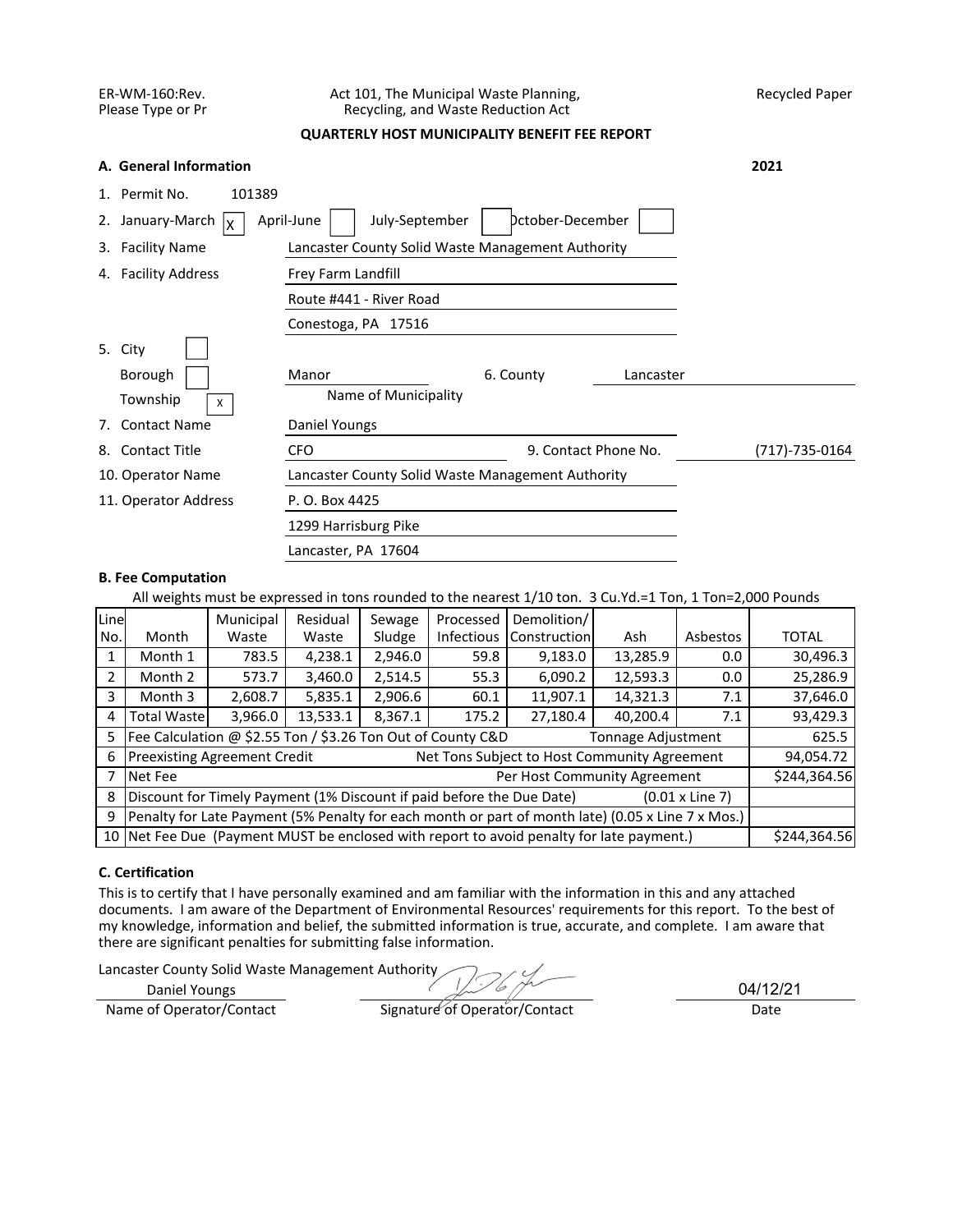

#### **Municipal Waste Landfill and Resource Recovery Quarterly Operations and Recycling Fee Report**

Report generated On : 04/12/2021 17:09:03PM

Page 1 of 4

#### **A. General Information**

- 1. Permit No. : 101389
- 2. Quarter : January-March
- 3. Year : 2021
- 4. Facility Information Change Indicator : No
- 5. Facility Name : LCSWMA Frey Farm Landfill
- 6. Facility Mailing Address : 1299 Harrisburg Pike, PO Box 4425, Lancaster, PA 17604
- 7. Host Municipality :
- 8. County : LANCASTER
- 9. Facility Contact Name : Aaron Cutarelli

10. Phone No. : 717-874-4435

|                |                                                                                                          |                               |                        |                         |                                    | B <sub>11</sub> Recycling Fee Computation (check payable to Recycling Eynd) Express all <u>weights</u> in tons rounded to mearest ONE TENTH fon, (1), 3 Cu. Yd <sub>AUI</sub> Ton, 1 Ton 52 Red to ownds. |                  |                  | Total            |
|----------------|----------------------------------------------------------------------------------------------------------|-------------------------------|------------------------|-------------------------|------------------------------------|-----------------------------------------------------------------------------------------------------------------------------------------------------------------------------------------------------------|------------------|------------------|------------------|
| No.            |                                                                                                          | <b>Waste Weight</b><br>(tons) | Waste Weight<br>(tons) | Sludge Weight<br>(tons) | <b>Infectious Weight</b><br>(tons) | <b>Construction Weight</b><br>(tons)                                                                                                                                                                      | Weight<br>(tons) | Weight<br>(tons) | Weight<br>(tons) |
|                | January                                                                                                  | 783.5                         | 4,238.1                | 2,946.0                 | 59.8                               | 9,183.0                                                                                                                                                                                                   | 13,285.9         | 0.0              | 30,496.3         |
| $\overline{2}$ | February                                                                                                 | 573.7                         | 3,460.0                | 2,514.5                 | 55.3                               | 6,090.2                                                                                                                                                                                                   | 12,593.3         | 0.0              | 25,287.0         |
| 3              | March                                                                                                    | 2,608.7                       | 5,835.1                | 2,906.6                 | 60.1                               | 11,907.1                                                                                                                                                                                                  | 14,321.3         | 7.1              | 37,646.0         |
| $\overline{4}$ | Total                                                                                                    | 3,965.9                       | 13,533.2               | 8,367.1                 | 175.2                              | 27,180.3                                                                                                                                                                                                  | 40,200.5         | 7.1              | 93,429.3         |
| 5              | Nonprocessible Waste (Resource Recovery Facilities); Process Residue or ADC (Landfills) (Tons)           |                               |                        |                         |                                    |                                                                                                                                                                                                           |                  |                  | 46,209.6         |
| 6              | Net Waste (Tons)                                                                                         |                               |                        |                         |                                    |                                                                                                                                                                                                           |                  |                  | 47,219.7         |
| $\tau$         | Fee Calculation @\$2.00/Ton $(\$2.00*$ Line 6)                                                           |                               |                        |                         |                                    |                                                                                                                                                                                                           |                  |                  | 94,439.40        |
| 8              | Discount for Timely Payment $(1.00\%$ Discount if paid before the Due Date) $(0.01 * Line 7)$            |                               |                        |                         |                                    |                                                                                                                                                                                                           |                  |                  | 944.39           |
| 9              | Penalty for Late payment (5.00% Penalty for each month or part of month late) (0.05 $*$ line 7 $*$ Mos.) |                               |                        |                         |                                    |                                                                                                                                                                                                           |                  |                  | 0.00             |
| 10             | Credit from Previous Overpayment (attach documentation to paper submission)                              |                               |                        |                         |                                    |                                                                                                                                                                                                           |                  |                  | 0.00             |
| 11             | Net Fee Due (Payment MUST be enclosed with report to avoid penalty for late payment.)                    |                               |                        |                         |                                    |                                                                                                                                                                                                           |                  |                  | 93,495.01        |
|                |                                                                                                          |                               |                        |                         |                                    |                                                                                                                                                                                                           |                  |                  |                  |

### **C. Environmental Stewardship Fee Computation (landfills only; check payable to Environmental Stewardship Fund)**

93,429.3 Tons (from Line 4 TOTAL) \* \$ 0.25/ton = \$ 23,357.33 due.

#### **D. Disposal Fee Computation (landfills only; check payable to Environmental Stewardship Fund)**

93,429.3 Tons (from Line 4 TOTAL) , minus 46,209.6 Tons ash and nonprocessible waste from RRF used as ADC, minus 0.0 Tons hazardous waste converted to nonhazardous  $*$  \$4.00/ton = \$ 188,878.80 due.

#### **E. Certification**

This is to certify that I have personally examined and am familiar with the information in this and any attached documents. To the best of my knowledge, information and belief, the submitted information is true, accurate and complete. I am aware that there are significant penalties for submitting false information.

## Daniel Youngs 04/12/21

**Name of Authorized Representative (Print) Signature of Authorized Representative Date (mm/dd/yy)**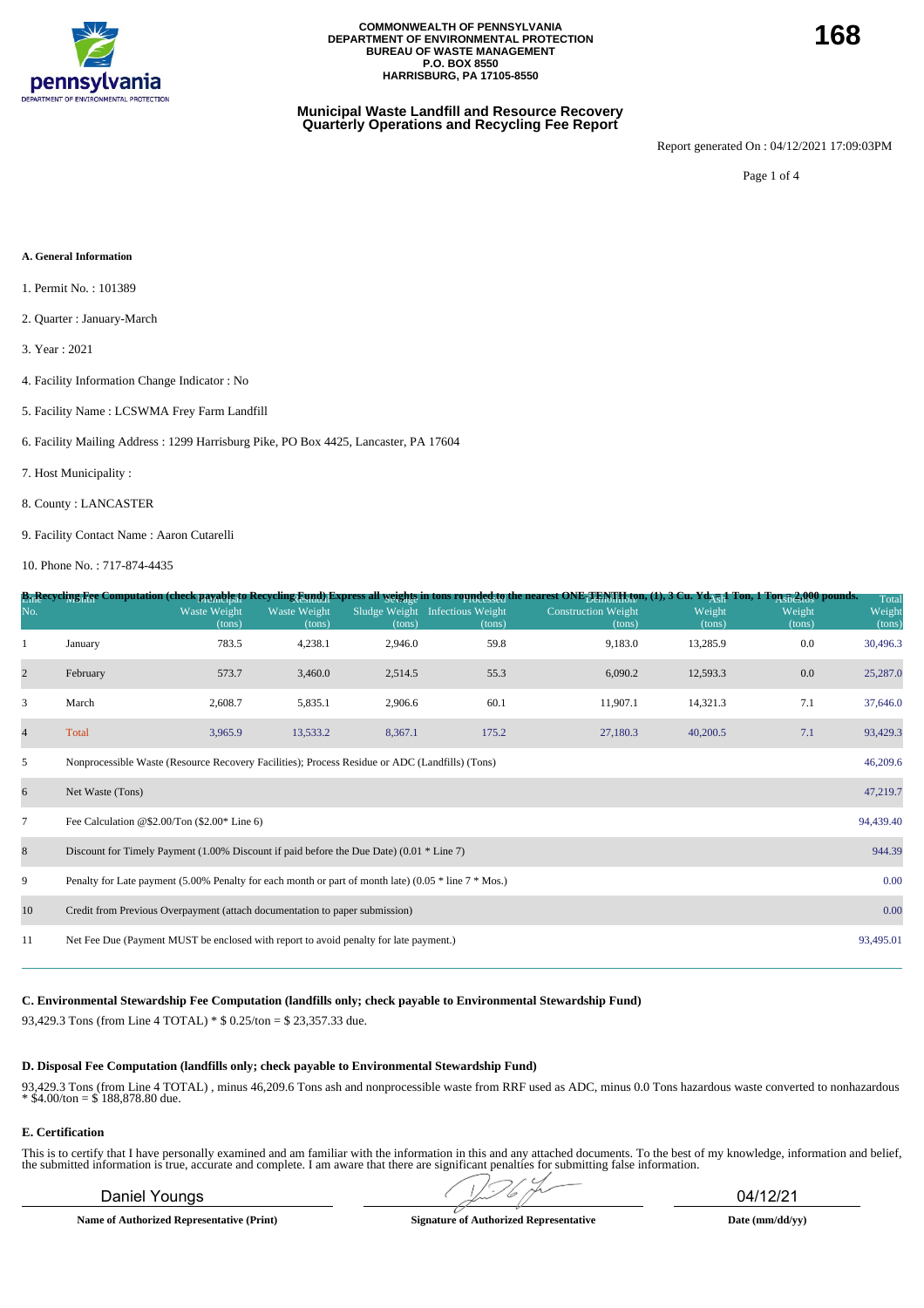

#### **Municipal Waste Landfill and Resource Recovery Quarterly Operations and Recycling Fee Report**

Report generated On : 04/12/2021 17:09:03PM

Page 2 of 4

#### **A. General Information**

- 1. Permit No. : 101389
- 2. Month : January
- 3. Year : 2021
- 4. Page : 1
- 5. Number of Days of Operation : 25

## **B. Monthly Operations Report**

Complete at least one worksheet for each month in quarter. Complete one line for each county within Pennsylvania from which you received waste and one line for<br>each state from which you received waste. Continue on addition

| Line<br>No.             | PA County Code<br>or State Abbrev.<br>If Out of State | Municipal<br>Waste Weight<br>(tons) | Residual<br>Waste Weight<br>(tons) | Sewage<br>(tons) | Processed<br>Sludge Weight Infectious Weight<br>(tons) | Demolition/<br><b>Construction Weight</b><br>(tons) | Ash<br>Weight<br>(tons) | <b>Asbestos</b><br>Weight<br>(tons) | Total<br>Weight<br>(tons) |
|-------------------------|-------------------------------------------------------|-------------------------------------|------------------------------------|------------------|--------------------------------------------------------|-----------------------------------------------------|-------------------------|-------------------------------------|---------------------------|
| $\mathbf{1}$            | 22                                                    | 0.0                                 | 0.0                                | 0.0              | $0.0\,$                                                | 2,089.3                                             | $0.0\,$                 | 0.0                                 | 2,089.3                   |
| $\overline{2}$          | 36                                                    | 783.5                               | 3,472.4                            | 2,946.0          | 59.8                                                   | 7,072.5                                             | 13,285.9                | $0.0\,$                             | 27,620.1                  |
| $\overline{\mathbf{3}}$ | 38                                                    | $0.0\,$                             | 21.6                               | 0.0              | 0.0                                                    | 0.0                                                 | 0.0                     | 0.0                                 | 21.6                      |
| $\overline{4}$          | 67                                                    | 0.0                                 | 744.1                              | $0.0\,$          | $0.0\,$                                                | 21.2                                                | $0.0\,$                 | 0.0                                 | 765.3                     |
| $\mathfrak{S}$          |                                                       |                                     |                                    |                  |                                                        |                                                     |                         |                                     |                           |
| 6                       |                                                       |                                     |                                    |                  |                                                        |                                                     |                         |                                     |                           |
| $\overline{7}$          |                                                       |                                     |                                    |                  |                                                        |                                                     |                         |                                     |                           |
| $\,8\,$                 |                                                       |                                     |                                    |                  |                                                        |                                                     |                         |                                     |                           |
| 9                       |                                                       |                                     |                                    |                  |                                                        |                                                     |                         |                                     |                           |
| 10                      |                                                       |                                     |                                    |                  |                                                        |                                                     |                         |                                     |                           |
| $11\,$                  |                                                       |                                     |                                    |                  |                                                        |                                                     |                         |                                     |                           |
| 12                      |                                                       |                                     |                                    |                  |                                                        |                                                     |                         |                                     |                           |
| 13                      | <b>Monthly Total</b>                                  | 783.5                               | 4,238.1                            | 2,946.0          | 59.8                                                   | 9,183.0                                             | 13,285.9                | 0.0                                 | 30,496.3                  |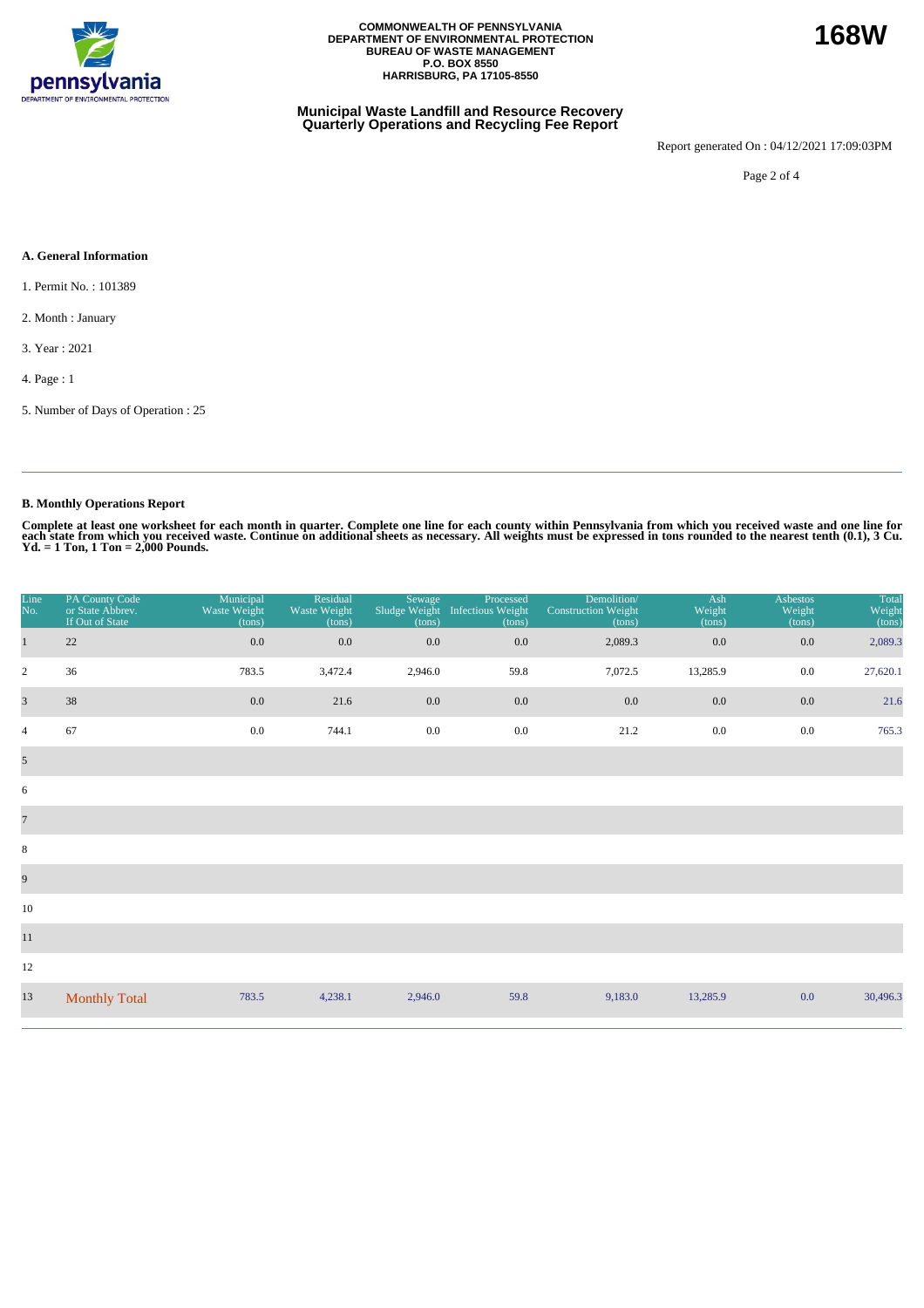

#### **Municipal Waste Landfill and Resource Recovery Quarterly Operations and Recycling Fee Report**

Report generated On : 04/12/2021 17:09:03PM

Page 3 of 4

#### **A. General Information**

- 1. Permit No. : 101389
- 2. Month : February
- 3. Year : 2021
- 4. Page : 2
- 5. Number of Days of Operation : 21

## **B. Monthly Operations Report**

Complete at least one worksheet for each month in quarter. Complete one line for each county within Pennsylvania from which you received waste and one line for<br>each state from which you received waste. Continue on addition

| Line<br>No.             | PA County Code<br>or State Abbrev.<br>If Out of State | Municipal<br>Waste Weight<br>(tons) | Residual<br>Waste Weight<br>(tons) | Sewage<br>Sludge Weight<br>(tons) | Processed<br>Infectious Weight<br>(tons) | Demolition/<br><b>Construction Weight</b><br>(tons) | Ash<br>Weight<br>(tons) | Asbestos<br>Weight<br>(tons) | Total<br>Weight<br>(tons) |
|-------------------------|-------------------------------------------------------|-------------------------------------|------------------------------------|-----------------------------------|------------------------------------------|-----------------------------------------------------|-------------------------|------------------------------|---------------------------|
| $\mathbf{1}$            | 21                                                    | $0.0\,$                             | $0.0\,$                            | 0.0                               | 0.0                                      | 11.3                                                | $0.0\,$                 | 0.0                          | 11.3                      |
| $\sqrt{2}$              | $22\,$                                                | 0.0                                 | 0.0                                | $0.0\,$                           | 0.0                                      | 1,266.2                                             | $0.0\,$                 | $0.0\,$                      | 1,266.2                   |
| $\overline{\mathbf{3}}$ | 36                                                    | 573.7                               | 2,727.7                            | 2,514.5                           | 55.3                                     | 4,763.8                                             | 12,593.3                | $0.0\,$                      | 23,228.3                  |
| $\overline{4}$          | 38                                                    | 0.0                                 | 17.3                               | 0.0                               | 0.0                                      | 0.0                                                 | 0.0                     | 0.0                          | 17.3                      |
| $\overline{5}$          | 67                                                    | $0.0\,$                             | 715.0                              | $0.0\,$                           | 0.0                                      | 48.9                                                | $0.0\,$                 | 0.0                          | 763.9                     |
| $\sqrt{6}$              |                                                       |                                     |                                    |                                   |                                          |                                                     |                         |                              |                           |
| $\overline{7}$          |                                                       |                                     |                                    |                                   |                                          |                                                     |                         |                              |                           |
| $\,8\,$                 |                                                       |                                     |                                    |                                   |                                          |                                                     |                         |                              |                           |
| 9                       |                                                       |                                     |                                    |                                   |                                          |                                                     |                         |                              |                           |
| $10\,$                  |                                                       |                                     |                                    |                                   |                                          |                                                     |                         |                              |                           |
| $11\,$                  |                                                       |                                     |                                    |                                   |                                          |                                                     |                         |                              |                           |
| 12                      |                                                       |                                     |                                    |                                   |                                          |                                                     |                         |                              |                           |
| 13                      | <b>Monthly Total</b>                                  | 573.7                               | 3,460.0                            | 2,514.5                           | 55.3                                     | 6,090.2                                             | 12,593.3                | 0.0                          | 25,287.0                  |